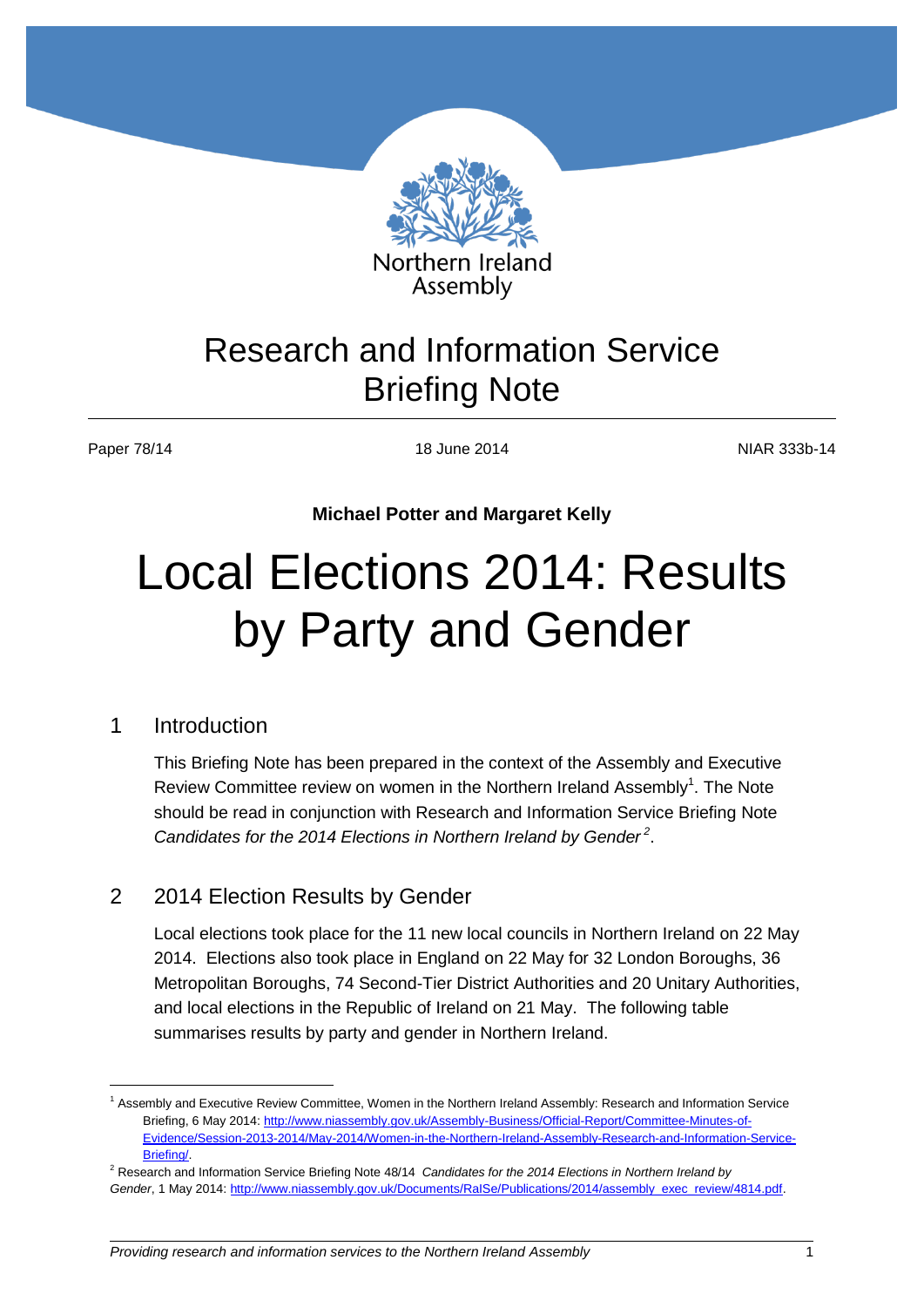| Council                               |                         | $\frac{p}{D}$  | ჭ                        | <b>AUD</b>       | <b>SDLP</b>         | Alliance                 | Green                    | $\geq$                   | UKIP                     | $rac{5}{2}$              | $\frac{p}{D}$                | Indep.                   | PBPA                     | Total            |
|---------------------------------------|-------------------------|----------------|--------------------------|------------------|---------------------|--------------------------|--------------------------|--------------------------|--------------------------|--------------------------|------------------------------|--------------------------|--------------------------|------------------|
| Antrim and<br>Newtownabbey            | M                       | 11             | $\overline{2}$           | 11               | $\overline{2}$      | $\overline{\mathbf{4}}$  | $\blacksquare$           | $\boldsymbol{2}$         | $\overline{\phantom{a}}$ | $\blacksquare$           | ÷,                           | $\blacksquare$           | $\overline{\phantom{a}}$ | 32               |
|                                       | $\overline{\mathsf{F}}$ | $\overline{4}$ | $\mathbf{1}$             | $\mathbf{1}$     | $\overline{2}$      | $\pmb{0}$                | $\overline{\phantom{a}}$ | $\pmb{0}$                | $\overline{\phantom{a}}$ | $\blacksquare$           | $\overline{\phantom{a}}$     | $\blacksquare$           | $\blacksquare$           | $\boldsymbol{8}$ |
| Armagh,<br>Banbridge and<br>Craigavon | M                       | $\overline{9}$ | 5                        | 10               | $\overline{4}$      | $\blacksquare$           | $\blacksquare$           | $\blacksquare$           | $\mathbf{1}$             | $\blacksquare$           | $\overline{\phantom{a}}$     | $\mathbf{1}$             | $\overline{\phantom{a}}$ | 30               |
|                                       | $\mathsf F$             | $\overline{4}$ | $\mathbf{3}$             | $\overline{2}$   | $\overline{2}$      | $\blacksquare$           | $\overline{\phantom{a}}$ | $\overline{\phantom{a}}$ | $\pmb{0}$                | $\overline{\phantom{a}}$ | $\blacksquare$               | 0                        | $\overline{\phantom{a}}$ | $11$             |
| <b>Belfast</b>                        | ${\sf M}$               | 10             | 12                       | 6                | $\overline{4}$      | $\overline{4}$           | 1                        | $\pmb{0}$                | $\overline{\phantom{a}}$ | $\blacksquare$           | $\boldsymbol{2}$             | $\overline{\phantom{a}}$ | $\mathbf{1}$             | 40               |
|                                       | $\overline{\mathsf{F}}$ | $\mathbf{3}$   | $\overline{7}$           | $\mathbf{1}$     | 3                   | $\overline{4}$           | $\pmb{0}$                | 1                        | $\blacksquare$           | $\blacksquare$           | $\mathbf{1}$                 | $\blacksquare$           | $\pmb{0}$                | 20               |
| Causeway Coast<br>and Glens           | M                       | 10             | $\sqrt{5}$               | $\,8\,$          | $\mathbf{1}$        | $\mathbf{1}$             | $\blacksquare$           | $\overline{c}$           | $\blacksquare$           | $\blacksquare$           | $\mathbf{1}$                 | $\mathbf{1}$             | $\blacksquare$           | 29               |
|                                       | $\mathsf F$             | $\mathbf{1}$   | $\overline{2}$           | $\overline{2}$   | $\overline{5}$      | $\mathbf 0$              | $\blacksquare$           | $\mathbf{1}$             | $\overline{\phantom{a}}$ | $\blacksquare$           | 0                            | $\pmb{0}$                | $\overline{\phantom{a}}$ | $11$             |
| Derry and<br>Strabane                 | M                       | $\,6\,$        | 11                       | $\mathbf{1}$     | 8                   | $\overline{\phantom{a}}$ | $\blacksquare$           | $\overline{\phantom{a}}$ | $\overline{\phantom{a}}$ | $\overline{\phantom{a}}$ | $\blacksquare$               | 4                        | $\overline{\phantom{a}}$ | 30               |
|                                       | $\overline{\mathsf{F}}$ | $\overline{2}$ | $\,$ 5 $\,$              | $\mathbf{1}$     | $\overline{2}$      | $\blacksquare$           | $\blacksquare$           | ä,                       | ä,                       | $\blacksquare$           | $\blacksquare$               | $\pmb{0}$                | ä,                       | 10               |
| Fermanagh and<br>Omagh                | M                       | $\overline{5}$ | 14                       | 8                | 3                   | $\blacksquare$           | $\blacksquare$           | $\blacksquare$           | $\blacksquare$           | $\blacksquare$           | $\blacksquare$               | $\pmb{0}$                | $\blacksquare$           | 30               |
|                                       | $\mathsf F$             | $\pmb{0}$      | $\mathsf 3$              | $\mathbf{1}$     | $\overline{5}$      | $\blacksquare$           | $\overline{\phantom{a}}$ | $\overline{\phantom{a}}$ | $\overline{\phantom{a}}$ | $\overline{\phantom{a}}$ | $\overline{\phantom{a}}$     | $\mathbf{1}$             | $\overline{\phantom{a}}$ | 10               |
| Lisburn and<br>Castlereagh            | M                       | 15             | $\blacksquare$           | $\boldsymbol{7}$ | $\mathbf{3}$        | 4                        | $\blacksquare$           | $\mathbf{1}$             | $\blacksquare$           | $\mathbf{1}$             |                              | ä,                       | $\overline{\phantom{a}}$ | $31\,$           |
|                                       | $\mathsf F$             | $\sqrt{5}$     | $\overline{\phantom{a}}$ | $\mathbf{1}$     | $\mathsf{O}\xspace$ | $\mathbf{3}$             | $\blacksquare$           | $\mathbf 0$              | $\overline{\phantom{a}}$ | $\pmb{0}$                | $\blacksquare$               | $\overline{\phantom{a}}$ | $\blacksquare$           | $\boldsymbol{9}$ |
| Mid and East<br>Antrim                | ${\sf M}$               | $10$           | $\overline{2}$           | $\bf 8$          | $\mathbf{1}$        | $\overline{2}$           | $\blacksquare$           | $\mathbf{3}$             | $\mathbf{1}$             | $\blacksquare$           | $\blacksquare$               | $\overline{2}$           | $\blacksquare$           | 29               |
|                                       | $\mathsf F$             | $\,6\,$        | $\mathbf{1}$             | $\mathbf{1}$     | $\mathbf 0$         | $\mathbf{1}$             | $\blacksquare$           | $\overline{2}$           | $\pmb{0}$                | $\blacksquare$           | $\overline{\phantom{a}}$     | $\pmb{0}$                | $\blacksquare$           | $11$             |
| Mid Ulster                            | ${\sf M}$               | $\sqrt{5}$     | 14                       | $\overline{7}$   | $\mathbf{3}$        | $\blacksquare$           | $\overline{\phantom{a}}$ | $\overline{\phantom{a}}$ | $\overline{\phantom{a}}$ | $\blacksquare$           | $\overline{\phantom{a}}$     | $\mathbf{1}$             | $\blacksquare$           | 30               |
|                                       | $\overline{\mathsf{F}}$ | $\mathbf{3}$   | $\overline{4}$           | $\pmb{0}$        | $\mathbf{3}$        | $\overline{\phantom{a}}$ | $\blacksquare$           | $\blacksquare$           | $\blacksquare$           | $\overline{\phantom{a}}$ | $\blacksquare$               | $\pmb{0}$                | $\overline{\phantom{a}}$ | 10               |
| Newry, Mourne<br>and Down             | ${\sf M}$               | $\overline{4}$ | $\boldsymbol{9}$         | $\mathbf{3}$     | 10                  | $\overline{2}$           | $\blacksquare$           | $\blacksquare$           | $\mathbf{1}$             | $\overline{\phantom{a}}$ | $\overline{\phantom{a}}$     | $\mathbf{3}$             | $\blacksquare$           | 32               |
|                                       | $\mathsf F$             | $\pmb{0}$      | $\sqrt{5}$               | $\pmb{0}$        | $\overline{4}$      | $\mathbf 0$              | $\overline{\phantom{a}}$ | $\blacksquare$           | $\mathsf 0$              | $\blacksquare$           | $\qquad \qquad \blacksquare$ | $\pmb{0}$                | $\overline{\phantom{a}}$ | $\boldsymbol{9}$ |